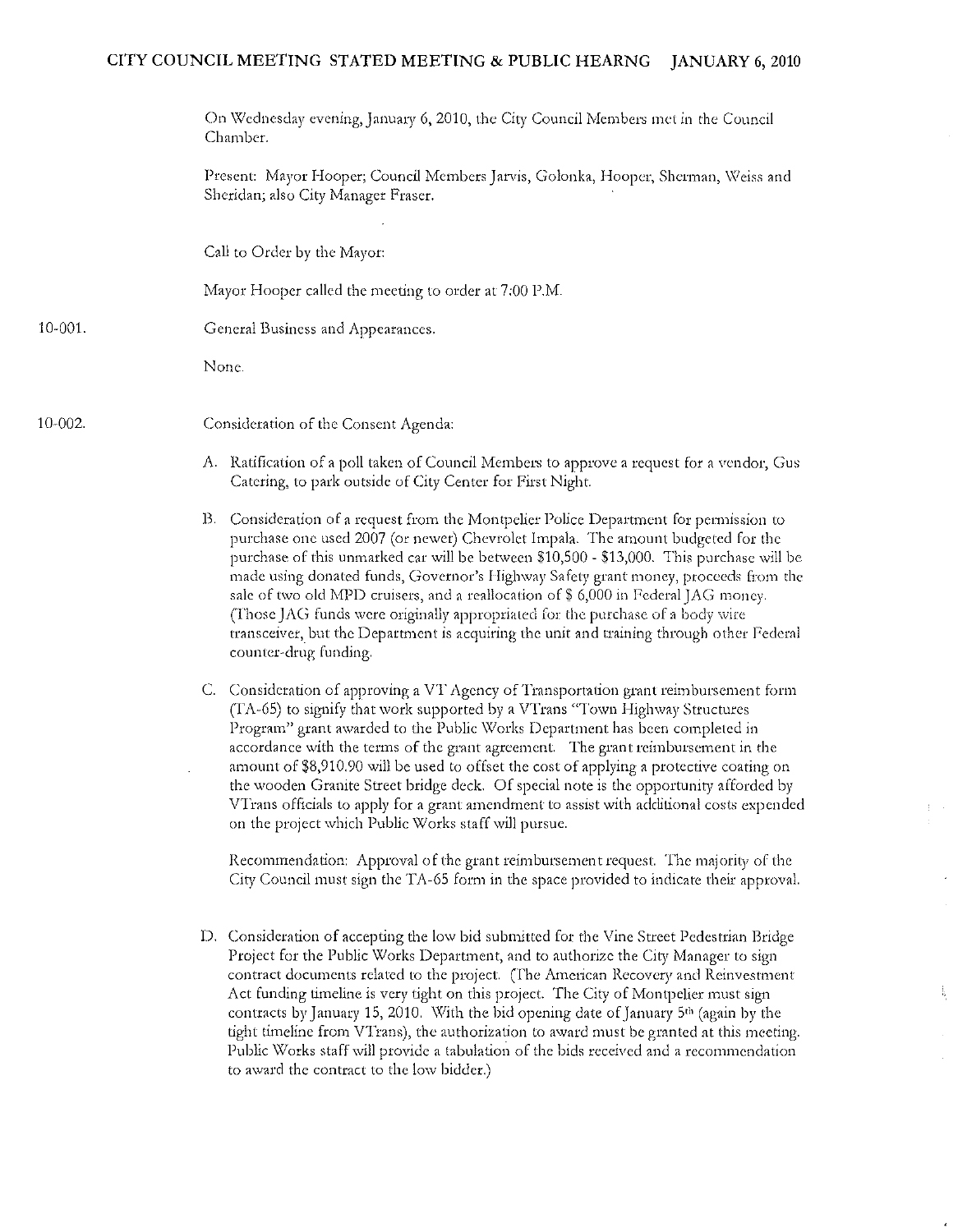E. Consideration of a catering permit from NECI to cater a reception at the T.W. Wood Art Gallery at Vermont College of the Fine Arts on January 7, 2010 from 2:00 to 8:00 P.M.

Motion was made by Council Member Sheridan, seconded by Council Member Jarvis to approve the consent agenda. '1'he vote was 6-0, motion carried unanimously.

City Council Members will finalize and approve their FY'll Budget for operating the functions of the City ... the General Fund and all proprietary funds (Water, Sewer, Parking, Capital, Cemetery and Parks arc included.)

> a. This budget wrap-up is being held in preparation for the First Public Hearing scheduled to be held on January 13<sup>th</sup>.

b. Any Council Member who had thoughts of where further cuts could be made to reach their goal of "no increase in tax rate" was asked to bring their proposals to the table at this meeting; a copy of Alan Weiss's memo was distributed to Council Members as an attachment to this agenda.

c. Council's second Public Hearing for this budget is scheduled for January 21<sup>st</sup> (Statutorily required date - 40 days before Town Meeting).

Recommendation: Review and discussion; direction to staff with any further changes.

Cit)' Manager Fraser said the Council has reviewed the entire budget. The Council put \$24,400 back in the budget which brought it over the zero increase. Although we arc not usually big fans of using the Fund Balance to balance the budget they are just getting their preliminary audit numbers in now. Last year we had put \$27,000 in the budget from the Fund Balance to pay for that one time spike in the county tax because they are shifting fiscal years. Because we came out slightly ahead in out budget we didn't use it.

Mayor Hooper said Council Member Weiss had raised a number of items that the City Manager has responded to. She asked if there were other issues or thoughts that members want to put on the table.

Council Member Jarvis said she had some questions. She was looking at the ambulance call chargcs, How do we come up with our estimates for the 2011 numbers when the 2009 numbers were so high? It looks like their actuals to date for ambulance call charges this year are going to be in the \$400,000 range again,

City Manager Fraser said they have been trying to be cautious with that. There was one transfer patient in particular who has had some extremely high amount of transfers, in the four or five times a week range which has bumped the charges up. He looked at the revenue based on the normal amount of calls received during a year.

Council Member Jarvis asked about the \$52,500 revenue figure for rental of 58 Barre Street for FY11.

Finance Director Gallup said 2011 starts June 30, 2010, which is about six months away. It's pretty unclear what is going to be happening. The insurance coverage has rent protection. When the cily's own programs move out it is going to be interesting how the League of Cities and Towns handles that.

City Manager Fraser said if the building remains closed we are also not incurring the expenses so they believe they would be saving at least  $$50,000$  in building expenses by not operating there.

10-003.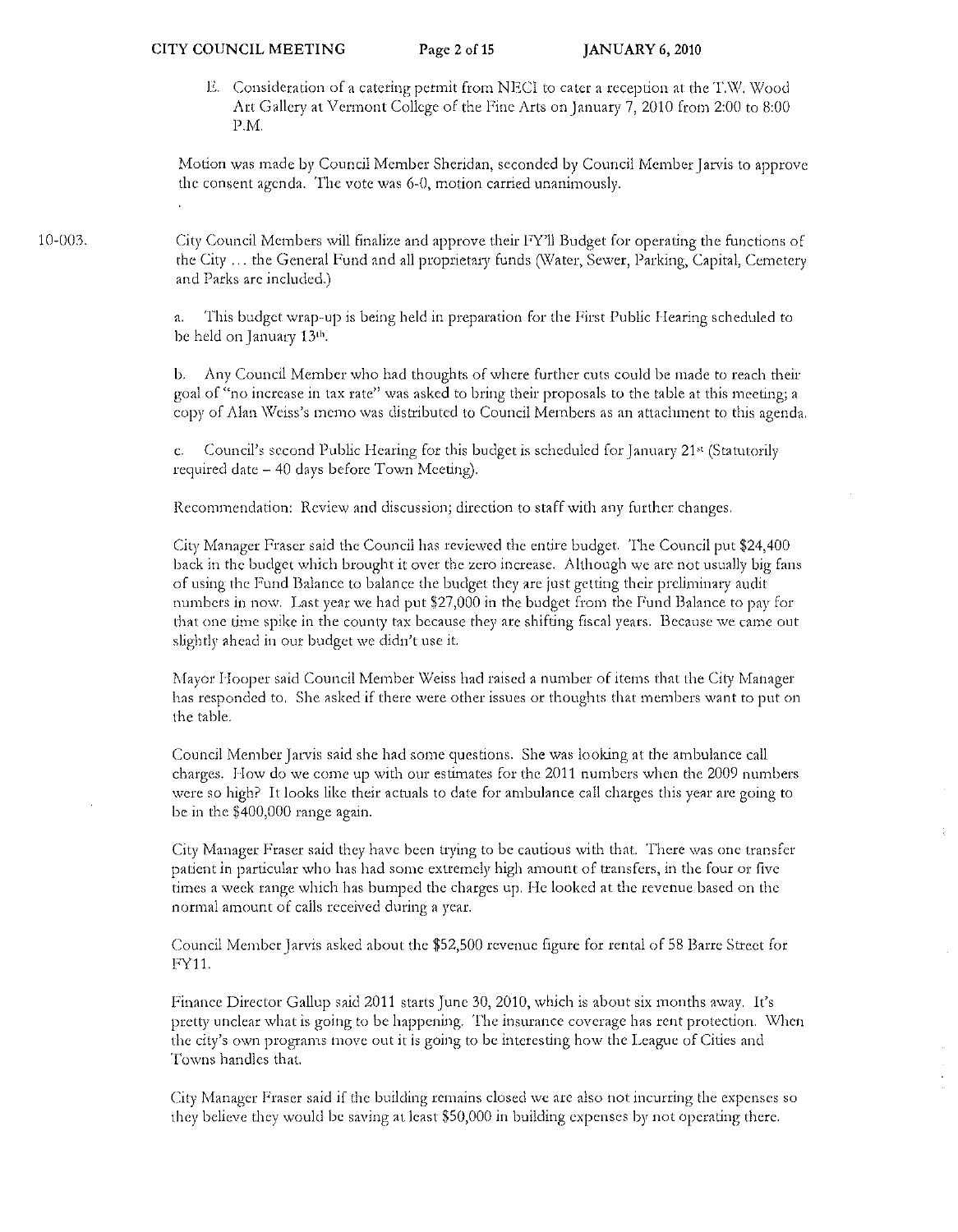Council Member Hooper said looking at 58 Barre Street he sees the electrical expectation went up by a multiple of each unit. Is it \$1,500 a month?

Finance Director Gallup replied yes, and it is hardly occupied when you think about the number of hours that building is in usc. It is based on real bills.

Council Member Jarvis said under the Clerk-Treasurer in the General Fund expenses what is the professional services for \$17,000.

Clerk-Treasurer Hoyt said that is for indexing and imaging of the land records and also for the programming costs for the elections. The indexing program provides the software, computers, terminals and imager to keep track of all of the land records information.

Council Member Hooper asked if some of that could be under license fees rather than professional services.

Finance Director: Gallup said it is a purchased service within the different departments different line items are used. It is a professional services we can't do ourselves.

Council Member Golonka said he would like to cover the flood equipment that the Fire Chief talked about, the Justice Center, the Housing Trust Fund, a reserve fund issue and an issue with the property liability insurance and is it adequately funded based on Scott Construction.

Finance Director Gallup said they had a fire in December and a water main break which caused some damage in January. The Scott Construction she didn't think would necessarily raise our rates high. The rates will go up half way through the year next year. They pay rates from January  $1<sup>st</sup>$  to December 31<sup> $st$ </sup> so it will be a half a year of increased rates. They pay \$200,000 for worker's compensation. It is for buildings, liability, and vehicles. The rates have been competitive over the last few years.

Council Member Golonka said he thinks they should raise the amount that is budgeted.

Finance Director Gallup said with worker's compensation, property and casualty, health insurance) unemployment and out short term and long term disability insurances are really hard to predict because they are based on how the year goes. She would hope there would be some good offsets in worker's compensation.

Council Member Golonka asked about the unemployment insurance how much was factored into that.

Finance Director Gallup said unemployment insurance is going up 6 percent.

Finance Director Gallup went on to review some of the reserves in the General F'und. There is a reappraisal reserve that has another \$53,000 in it which is saved for the next reappraisal after the one we have. Those are funds the state gave us for reappraisal and we put them away so those are funds that are designated to usc for reappraisal. In this past year and the year before we did use some of the money to cover additional expenses incurred in the Assessor's Office because of the reappraisal.

Finance Director Gallup said records restoration has some restrictions on it. That has \$62,000 but she is using some of it, and she has to use it on things that qualify. It is to keep the records safe.

Council Member Golonka inquired about the vactor reserve.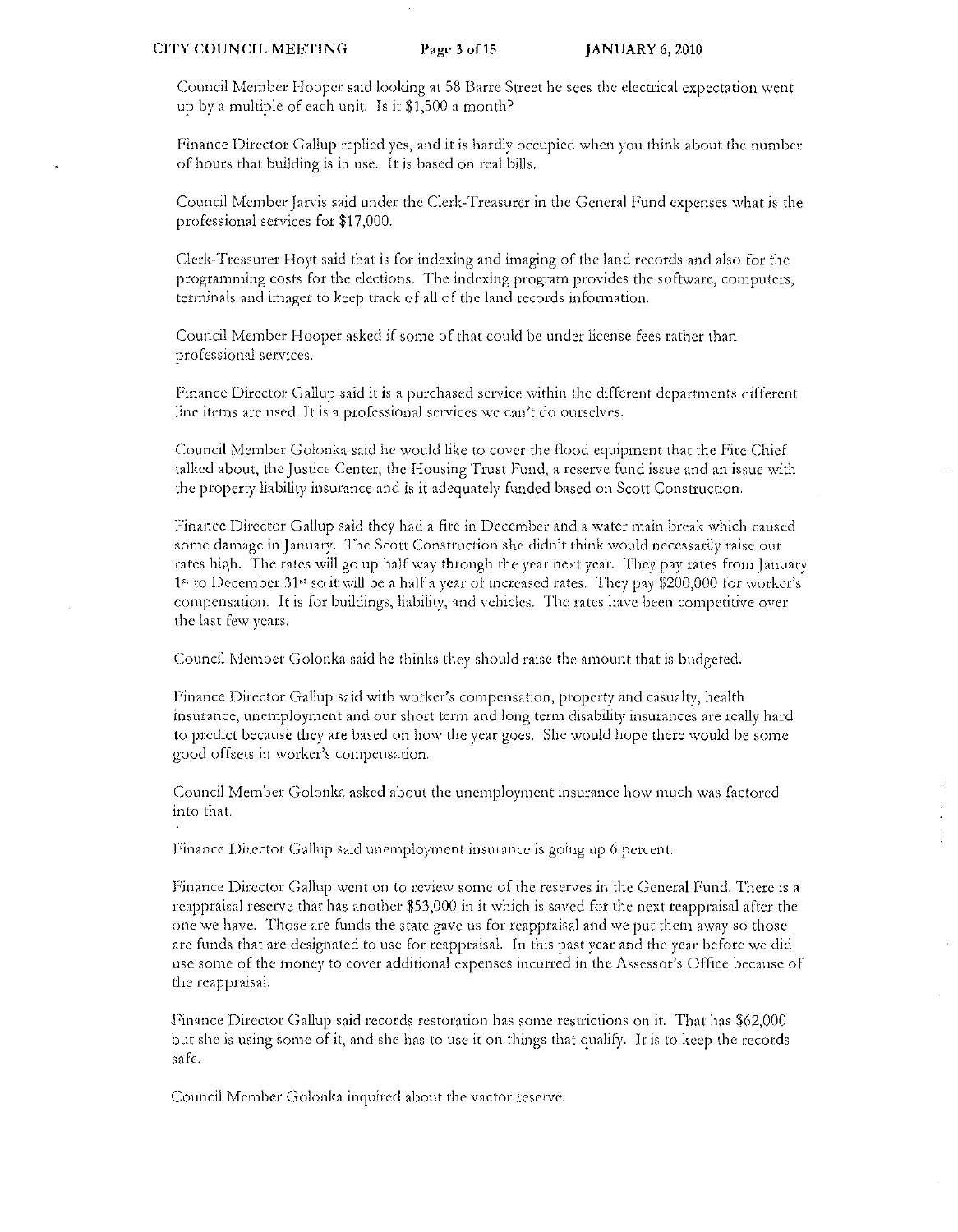Finance Director Gallup said the vactor reserve has \$35,000 in it and when the vactor gets here in the next month or two it is going to be used for the General Funds' buy-in to the new vactor. There is almost \$20,000 of computer equipment reserve and Fred likes to have that in case or unexpected breaks down. The equipment reserve for DPW had \$50,000 but they need to usc \$34,000 of that for the bucket truck payments in the next few years. In the equipment reserve for Police there is  $$7,900$  and equipment reserve for Fire  $$2,300$ . This is money that was set aside for purchases in previous years that we didn't usc.

Council Member Golonka said to him it sounds like slush funds floating around within different departments. He would rather clean them up in areas they can.

Finance Director Gallup said she usually gives them a year to spend it and if they don't it's gone.

Mayor Hooper said as a policy decision if department heads are being conservative is it prudent to penalize them for that behavior.

Council Member Golonka said he doesn't want to let them set up their own separate accounts.

Finance Director Gallup said the equipment plan is a little less structured than the capital plan but dollars are tagged for equipment purchases, and if they aren't used they are accounted for by keeping them in the reserve account for a period of time. These balances have only been here [or one year.

Council Member Golonka said his point is that \$11,000 could cover the insurance increases.

Finance Director Gallup said there are park impact fees of \$37,000 to be used specifically for parks. There was a VMERS pay down surplus because we needed to have a little extra money for the next year so there wasn't a negative impact on the VMERS refinancing. That money is going to be gone. It will be used up in the current year, but it did exist as of the end of last year. Fire revenue has about \$8,900 in reserves and he uses it pretty regularly, There are no other substantial reserves.

Mayor Hooper told Council Member Golonka what she has left of his concerns are the Community Justice Center, the Housing Trust Fund and the liability and unemployment insurance.

Finance Director Gallup said unemployment is covered by the League of Cities and Towns. She knows their claims are up but not anywhere near what outside of municipal work is.

Council Member Golonka said the fund is bankrupt.

Mayor Hooper said Council Member Golonka is referring to the expectation fees going up next January.

Finance Director Gallup said they are self insured through the League of Cities & Towns...

City Manager Fraser said the question is does the League rely on the state's unemployment fund as a backup, and he doesn't know the answer to that question.

Council Member Weiss said there are some philosophical notes in terms of the preface. The City Manager has notes about the reappraisal. All he said was the reappraisal may cause residential property taX increase. Not necessarily a tax rate increase but the values of the residential properties as a whole are likely to shift to raise the values so the total dollars collected from the residential sector will increase. The second one dcals with outside agency contributions. His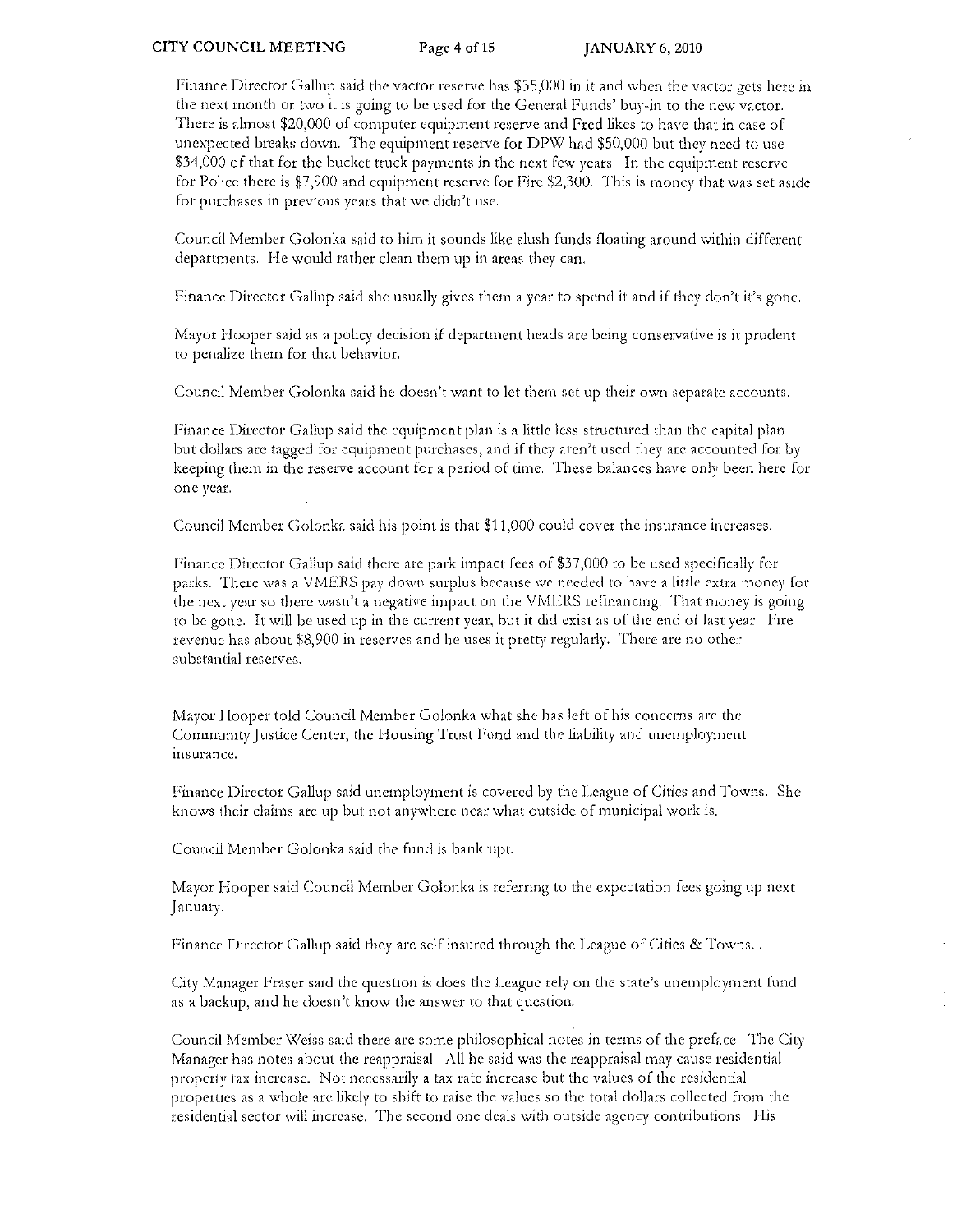concern is with having this in the budget is what we arc really saying to the general citizenry is go ahead and vote on it because it is in the budget alteady.

City Manager Fraser said the \$293,000 for the Library is not in the budget. That is a separate ballot item. The only point he is trying to make is that when we calculated a budget with no tax inctcasc we didn't cut the Library out and say we have an extra \$293,000 that the city can usc. We didn't think that was accurate or fair. We basically reduced the city's budget by that amount so that it would be apples to apples. Therefore, if the voters passed tbat amount it's the Library's budget there should be no combined tax increase.

Council Member Weiss asked about the other add-on items which total almost \$100,000. Is that included in the budget?

City Manager Fraser said based on the Council's policy, yes.

Council Member Weiss said therefore what we are saying to the citizens is to go ahead and vote for it, because you're going to pay for it anyway. It would be nice if there was a big heading under here if you vote for these things it will increase your property tax. Most of the people do not make the connection between those items and property tax.

City Manager Fraser said they put in the Annual Report a table of every ballot item and what its tax impact is and they use various values of homes so people can do a quick look and see a \$200,000 home if they pass Article XVI it will be \$23 on their house.

Council Member Weiss said he raised questions about the ADA Coordinator which was Councilor Sheridan's thought. There is a possibility we may have to readjust the districts in Montpelier and we wouldn't need any dollars for that. The committee chaired by Councilor Jarvis did recommend a city wide management study.

City Manager Fraser said it is his sense right now as we get more advanced with the ADA study that we can handle it with existing personnel and he isn't surc they will need additional monies right now. We may in the future, but he doesn't think they will for the next year. The voting district readjustment hadn't been flagged by anybody going into the budget as a high priority item so he doesn't know what kind of money they would need for that. He would assume they would do it after they receive the census data and the reappraisal data so we could see what populations might be in each district. He doesn't think the city is required to do it the same way that the state or federal government is, but we have to make a reasonable assurance that there is an equal balance between the voting districts. He imagines the money they are talking about would be less than \$5,000. The management study had also talked about outsourcing and it really hasn't worked for the city in many cases.

Council Member Weiss said he tried to indicate where the location was by charts, graphs and pages. The bike path calls for \$16,000, but when they look at the CIP page there is \$200,000 of bond money. Why aren't we paying that \$16,000 debt as a bond as opposed to putting it in as a line item within the budget?

City Manager Fraser said in this particular case it was a bond they took and now we are repaying it.

 $\mathbb{P}_{\geq 1}$ 

Finance Director Gallup said let's say she has spent bond money which is unspent she can use it to pay the debt. If we had bond proceeds we haven't used, which she believes there are some, we have to see what the project is really going to do. They could use it for debt.

Council Member Weiss asked why those funds aren't interchangeable. What is going to happen when the state declares it as a low priority and we aren't going to build one?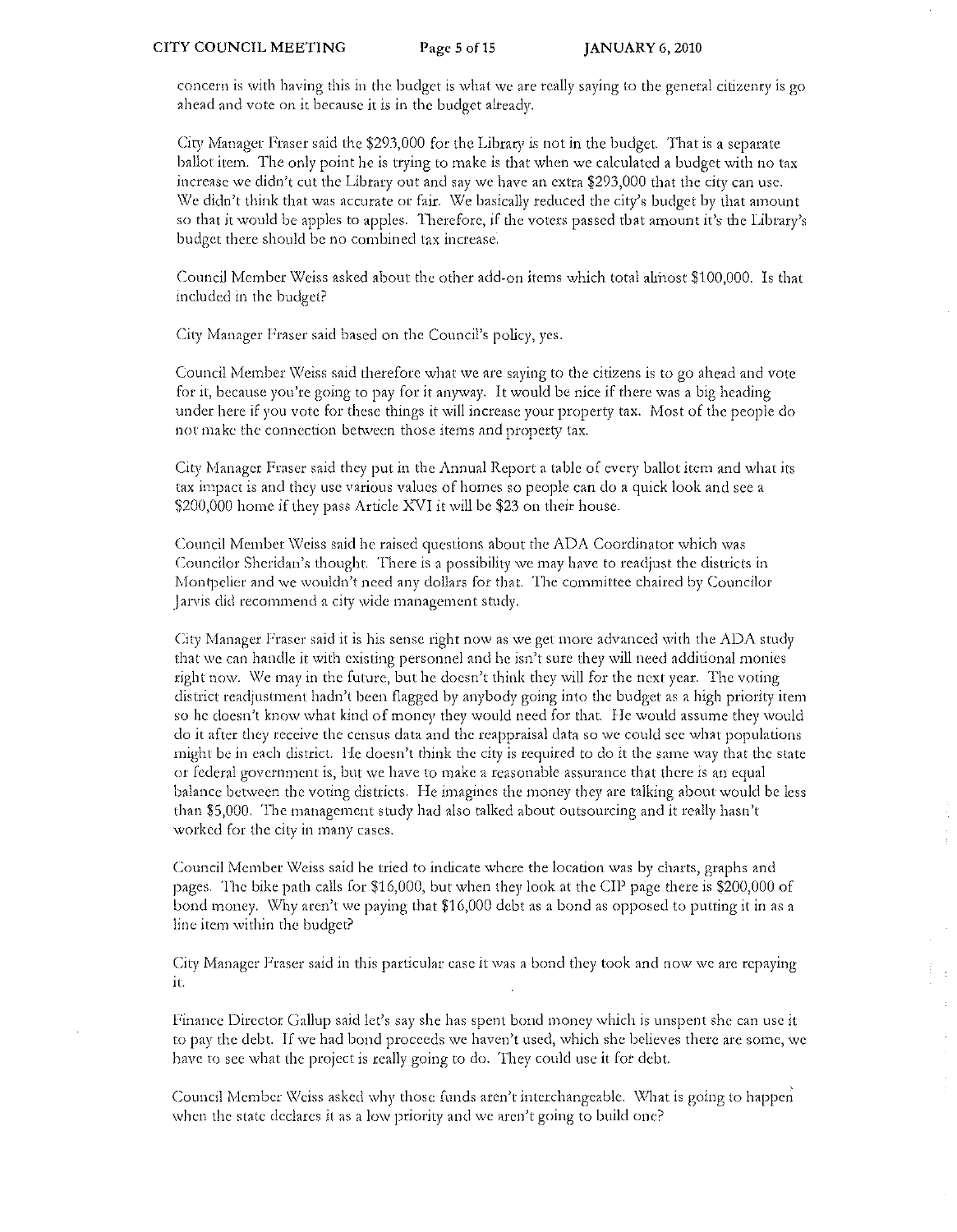City Manager Fraser said this is a bond which is for something we have built our share. This is an obligation of the city.

Council Member Weiss said the next item which he doesn't understand at all is with the budget projected for next year there will be approximately \$300,000 that has been allocated for a flood mitigation study. Will that money ever be spent? Who is the contract with? Are there any reports that we get back? Is this just for the study, or does it also include a potential study? And, is the whole thing worth \$300,000 to be budgeted, and where is the other \$200,000? He doesn't understand why we are doing this,

City Manager Fraser said after the flood scare of 2007 the city contacted the Army Corps of Engineers and asked to initiate a process of flood and icc jam mitigation. They had done a significant amount of work in 1994 after the 1992 flood so the first phase was already done. This is really a feasibility analysis and preliminary design phase. It will not build anything, but it will have something ready to be built. There is a federal share and a local share. Of that local share the state is splitting that share with the city so we arc paying 25 percent as opposed to 50 percent. The state is paying the other 25 percent in part because they have such a stake in the capitol complex. They have also raised their share of the money in the state budget the last two years and are planning to do so this year based on the city's representations. We have actually reached an agreement that this Council approve a cost sharing agreement with the state and arc signing it tomorrow. The Army Corps of Engineers has had the money appropriated in the federal budget and they are actually getting ready to start the work. There arc monthly project meetings now and he provides the updates of those in his weekly reports. They have brought in Dubois and King. Where we were able to reduce part of the city's share was with in-kind work and by hiring that done locally and do it cheaper than the Corps of Engineers. This project is getting ready to be under way immediately. One of the things they are talking about tomorrow is this year's funding status. When this phase is done there will be a location and a project defined saying they are going to use ice retention piers or dredging work. Then, there will be a construction project and that project will have to be funded as well but it would be ready to go. That is a 65/35 split with the Army Corps of Engineers.

Council Member Sheridan said to give some history as someone who went through the flood it put some businesses out and caused others to limp along, and times were better then than they are now. If we had a flood this coming spring with the businesses and the last two years they have had being on the edge it would devastate our downtown. He bets a lot of businesses would just close up, fold up and go away. Or, if they didn't they would be so fragile that it wouldn't take much to blow them over. It probably easily aged him five years. If we had another flood we would not recognize our downtown. If we had two floods in a few years it would be a ghost town.

Council Member Weiss said that is exactly his concern. If we approve this we are putting in \$300,000 just for a study on a project that will not be built for another 6, 7 or 8 years. If there is a flood next year, this \$100,000 does nothing.

Council Member Sheridan said when they raised the issue actually before the flood scare about why it wasn't done in 1996, do we put it off again and have another scare 10 years down the road? \Y'/e need to be looking ahead. There arc two rivers coming into this town. *\\le* arc highly susceptible to this. It has happened twice in his father's lifetime and it happened in 1971. This is something if we want to preserve our downtown we need to do something and evety time we dclay it just pushes further out:.

Council Member Weiss said he had a few questions about the school resource officer. There are 12 months in a year and that officer works 10 of the 12 months for the school system so he could be available for  $1/6<sup>th</sup>$  time depending upon whose contract he is under, the school's system contract or the police department's contract. The Council has talked for quite awhile about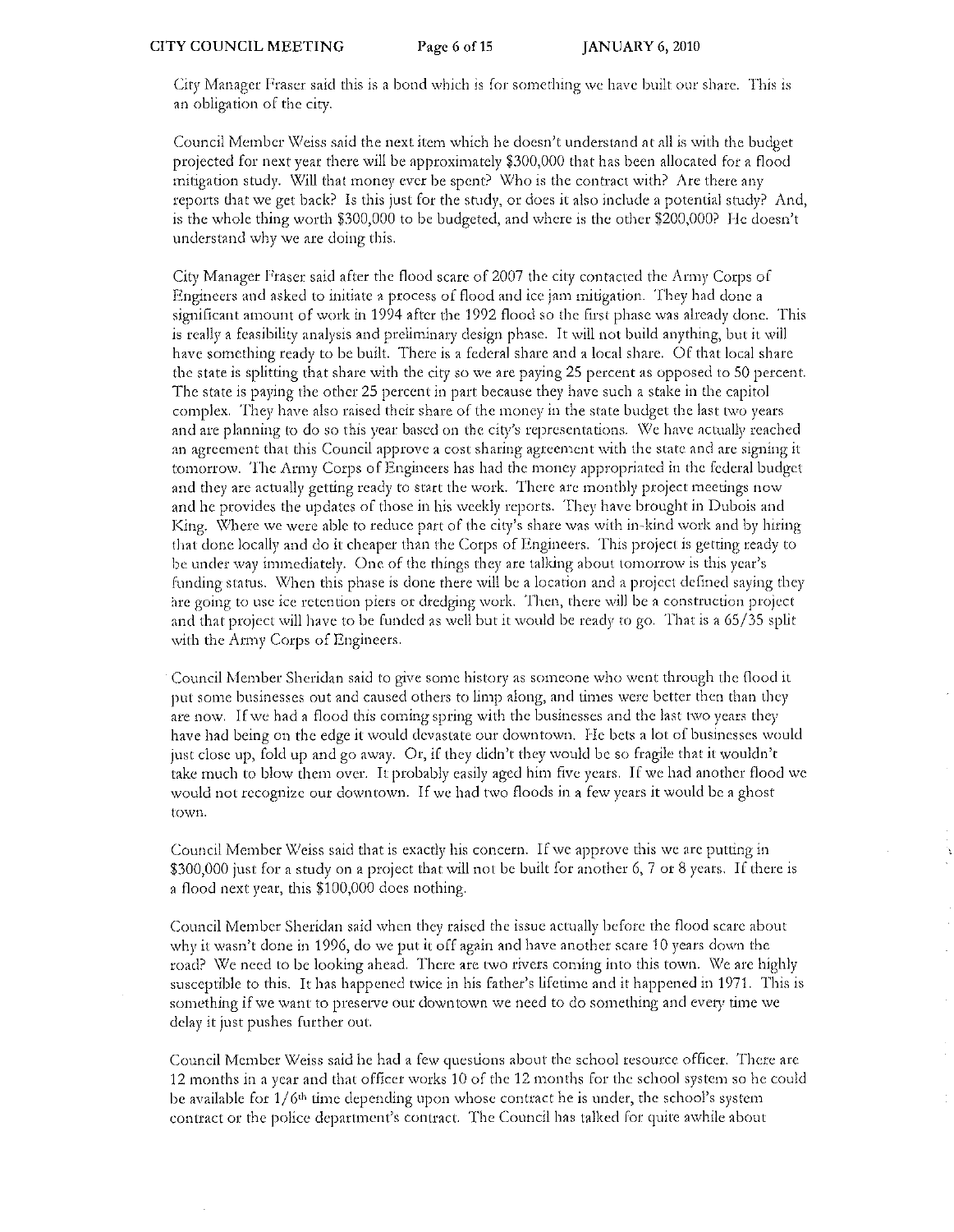equity. If it is the senior center then people outside could pay their fair share, and with the Library people from outside should pay their fair share. Why isn't Council paying 50 percent for something that we are only getting 16 percent lease option?

City Manager Fraser said the school resource officer is not under the control of the school at any time. He is a police officer for the Montpelier Police Department answerable to the Police Chief and the supervisors. He has an assignment at the schools in the same way as our detective has been assigned doing other work. He works directly with the school principals and superintendent and deals with issues, but those issues often regularly spill out into family issues in the community, students out of school and can involve things with theft in the downtown or drunk drivers. By the presence in the school they are getting connected and hearing about and being involved in breaking up weekend parties of high school kids. Maybe on a Saturday night they aren't on school property, but they may have heard about what is happening at the school and used that information for the rest of the department to execute a maneuver on a Saturday night. In addition, they deal with school issues, prevention, violence in the schools and working with kids who are having some problems. This was really started with some grant money. One year the City Council did put it on the ballot as a 100 percent school item and that created a lot of consternation. It was resolved with an agreement that it would be split 50/50 between the city and schools and once they looked at all of the various functions that it provides people have become comfortable that that is the proper allocation and it is fair. Because someone may be stationed in the school for 10 months a year doesn't mean that the work is exclusively school related.

. Mayor Hooper said when they had the last discussion about how to manage the payment there were at that point members of the School Board who felt that it was not a school resource at all and why should they pay anything.

Council Member Weiss asked Police Chief Facos what happens with the Resource Officer when school has a week's vacation or when school is closed for two months in the summer.

Police Chief Facos said at that time he shares an office with Detective Nolan and he still submits criminal cases to the State's Attorney's Office. He will still also do referrals to the Justicc Center whcn appropriate. In many ways he also acts as a juvenile officer so those issues are happening 24/7 whether school is in session or not. \Xlhen we train and work on our own emergency response planning he is still a key part of that. For instance, they did a training with the Vermont State Police Swat Team last month at National Life and he attended going through the same drill and the same tactical requirements that everyone on the force go through, including himself. They are 17 officers and every one can do any key function or duty of a police officer. Twenty years ago as a police officer if anyone had asked him why there would be a police officer at school we would only think it would be inner city with extreme violence but very compartmentalized compared to what we have now. Today, the number keeps growing and growing, since Columbine, that changed everything in both academia as \ve11 as in law enforcement and they would be remiss not to have that component that is integrated into the school system into the community, families and faculty as an additional resource. This includes mental health services, substance abuse services and counseling, to make sure if there is a problem going on here like bullying which faculty can't handle it any more. They have turned a page. If a child 01: somebody is acting out and not listening to faculty members, in the old days you called the parents and expelled them. By today's standard what happens is where does that child go? Maybe Mom or Dad don't care and won't be down there and now you have a child in crisis that is now going to victimize other people. It is a holistic approach to involving all of the services together. His only experience in the schools was a Dare Instructor many years ago and they have learned a lot since then. This person has expertise in what he is doing as well as all of the other things including the tactical.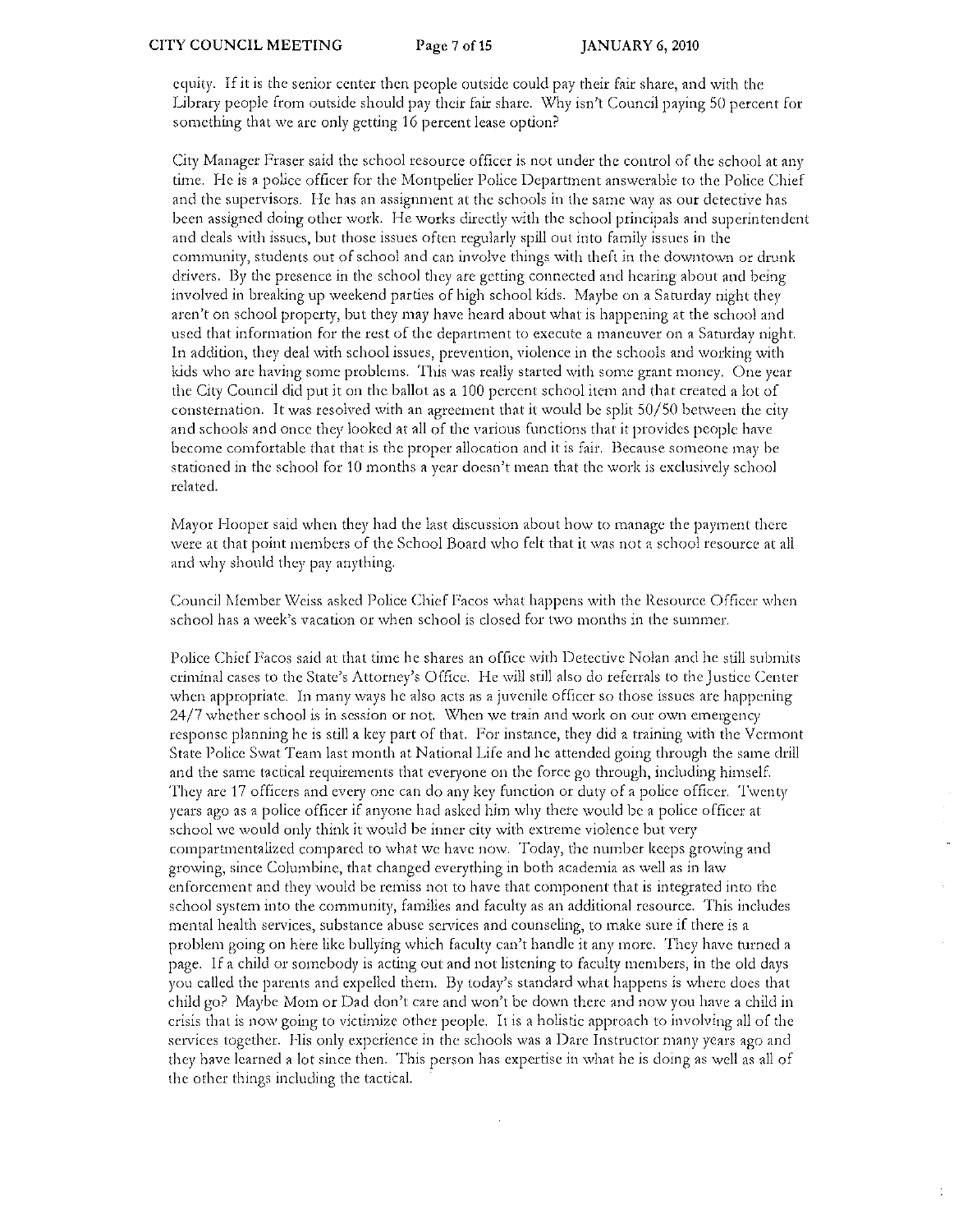Council Member Weiss said he wanted to be clear it had nothing to do with the Community Justice Center program, but he didn't understand why they arc running a deficit number in a budget.

City Manager Fraser said there are two simple answers. One, they did it last year. It is a note that we need to adjust their budget by \$11,817. The assumption is they are going to run their full programs and raise additional revenues to cover that, and if they don't we'll have to adjust the expenses for where they fall short. The remedy would be to raise their projected revenue by \$11,817. Convetsely, they could cut their expenses by that amount. There is a pending cut that needs to be identified.

Finance Director Gallup said it isn't the way they normally operate.

Council Member Golonka said he would rather see designated cuts. Where will their cuts be made?

Council Member Sheridan said they have been told it is salary.

Council Member Weiss said in the Department of Public Works in two places they have increased their purchased services by  $$1,500$  for a total of  $$3,000$ . The second purchase appears on page 39 in item #56. When we are trying to hold the budget down he wonders why purchased services went up by \$1,500 in two places.

City Manager Fraser said it is specifically for plowing parking lots and they do privately contract some of that. It is an outsourced service, They added the Senior Citizens' parking lot to that.

Mayor Hooper said she has questions about the funding of the TIF (Fax Incremental Financing) application process and the implications of what not funding it means. The others were things she requested and are things she would like to accomplish if funds are available. One is having signage in front of City Hall that identifies when the city is having meetings. We spend a lot of money on electronic communication, including our web site. There are a lot of folks when they are just driving by the building who would like to know what is going on. We are into our  $100<sup>th</sup>$ year anniversary of this building and she hopes they can spruce up the place. The reason she is mentioning these two items now is if we get an increase in our pilot money that perhaps we could designate some of that increase to that.

Council Member Golonka said for the past couple of years he doesn't think it is the responsibility of the City of Montpelier to cover shortfalls in state funding. There is a continuation of that trend and he doesn't think it is appropriate. He suggest they scale back our city contribution to what we had two years ago, which was \$20,000. He believes they need to identify where the cuts are going to come from if they don't get the grants because he doesn't believe in putting some phantom revenue number in there. \\le're making up the difference for a regional entity from a lack of state funding from the Department of Corrections.

Council Member Sherman said it has regional benefits, but it certainly has primary benefits here in Montpelier and it serves a segment of our population that are needy, at risk, and at risk of being more needy and placing greater demands on the city. The Chief always talks about prevention and it is always hard to put a dollar value on it, but it accomplishes a lot with people who live in Montpelier and we all benefit greatly. She doesn't know where they would be without it. ll' is an important service in the city and she would support it.

Mayor Hooper asked the City Manager to remind the Council of the funding package that supports the services in the Community Justice budget.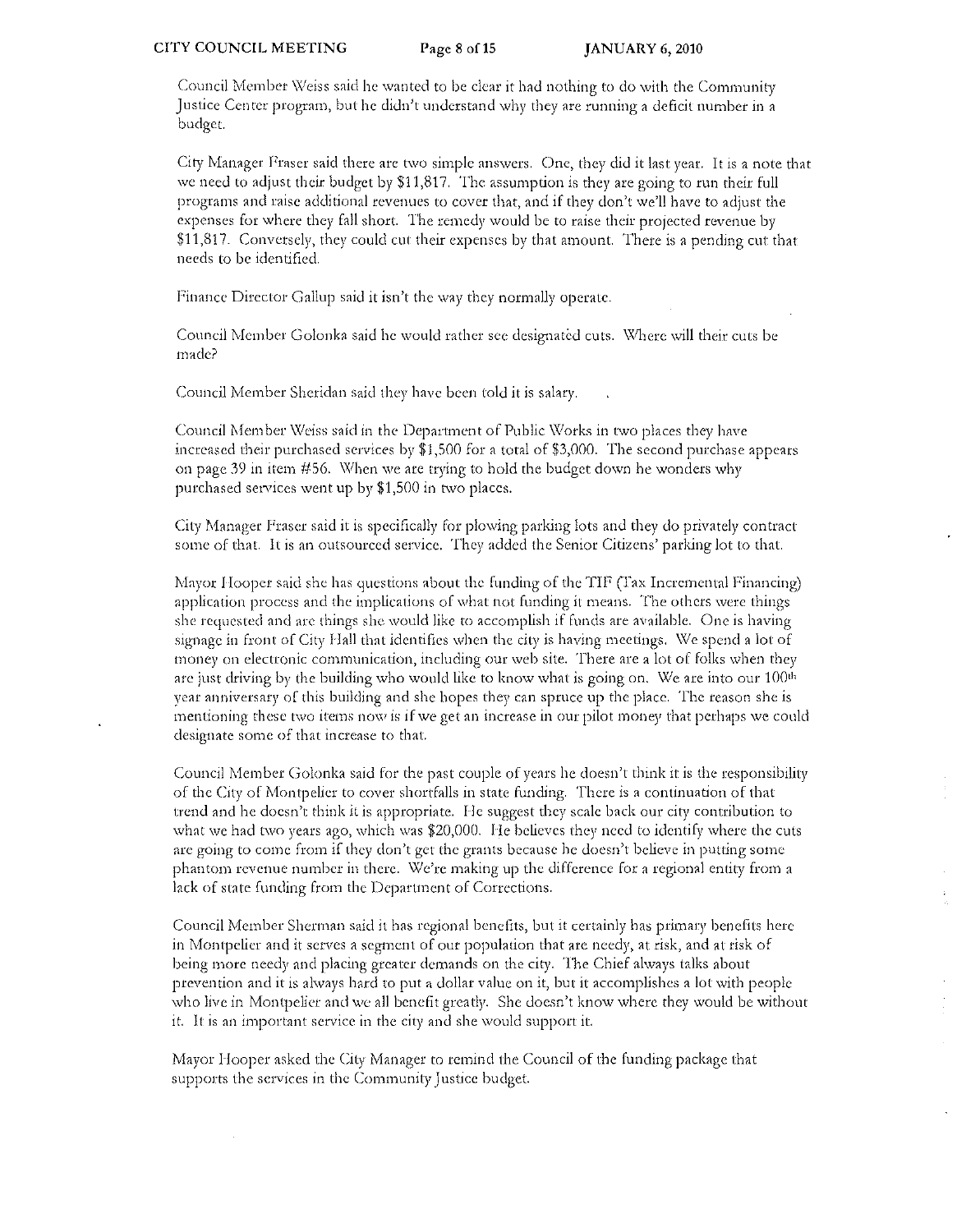City Manager Fraser said there is the base grant from the State Department of Corrections of  $$82,500.$  That is the biggest source of revenue they have. There is a  $$6,000$  COSA grant. There is \$1,500 for Community Justice Center fees and contracted services of \$22,301. The lotal of that is  $$106,000$ . The total budget is  $$137,000$  and the city's share is  $$31,000$ .

Council Member Jarvis said if they are talking about equity on a regional basis the city is getting a pretty good deal considering that the vast majority of the people who are served are Montpelier residents, Montpelier businesses or crimes that happen in Montpelier.

Council Member Golonka said his biggest concern is that we are funding what the state is no longer funding, and it is just going to continue. Next year it will be more. That \$82,000 will drop down to \$60,000 and next year we will have the same conversation. What is the city going to do if that \$82,000 is cut to \$50,000'

Council<sup>-</sup>Member Jarvis told him not to assume that everyone agrees with his assumption. He is saying this is a state issue that is being pushed off onto the city, and she doesn't agree with him. This is a community issue. She thinks what the Community Justice Center docs is very much about quality of life in Montpelier. In terms of the reentry programs, restorative justice progtams, neighborhood disputes and mediation services for Vermont College and neighborhood issues it is very much a community issue. She would say that some of it is a state issue and that the Department of Corrections could and should be funding it, but a vast majority of it is a very local issue. Quality of life is very important for our citizens and this is an instrument that really enhances it.

Council Member Golonka said it serves a purpose and it is valuable to Montpelier. The problem he sees is that the funding is going to be s\vitched to the city paying for all of it in five years and are we willing to have another department without having this discussion.

Council Member Sheridan said he doesn't think we're at the point where they have to make a decision this year. We can't imagine where we would be without it because it hasn't been around that long, It wasn't that many years ago we didn't have this and life went on. In concept it is a good thing. He isn't totally sure that it has proved itself yet but it hasn't been given enough time. Until the state shows the city they arc going to drop below the \$82,000 he is willing to continue on, There is a lot of value in this approach, It's just a new approach and new approaches always take time to happen. He thinks we need to give this a little more time. At some point we are going to have to ask the police if this is helping or not. I-Ie thinks this is an experiment worth continuing forward.

Mayor Hooper said in the two days of the legislative session so far both days the Corrections and Institutions Committee has taken testimony from the Deputy Secretary of the Agency of Human Services from a pilot program that is being run in Windsor County and from the Commissioner of the Department of Corrections, and all three presentations talked about the value of an integrated community response system of being absolutely necessary to prevent the revolving door that everyone is experiencing with the Department of Corrections, \X/hat they see as the biggest problem with the Department of Corrections is they bring in people, kick them out without any sort of support system and they are talking about programs like the Community Justice Center as being the only way to break that cycle. They have been beginning to sec some good results. They talk about bed space in the Department of Corrections costing between  $$22,000$  and  $$37,000$  depending on whether it is in or out of the state and these sorts of programs cost nothing compared to that. They are hearing they are valuable and important. The state needs to step up to that challenge.

Council Member Weiss said a lot of this depends upon whether this is considered a Montpelier activity or a regional program. This is as close to a regional program as we can envision and it is not being supported regionally.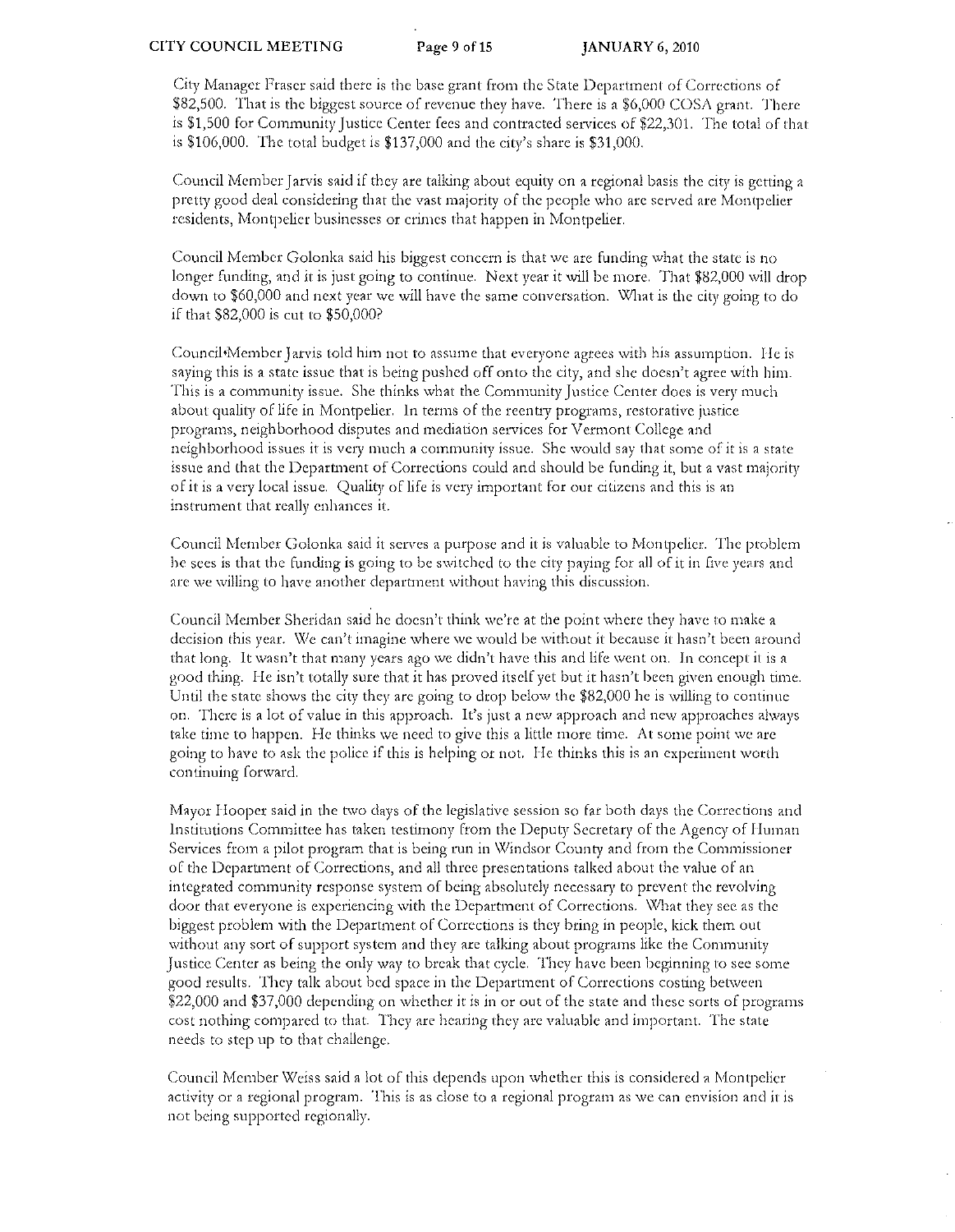Mayor Hooper said that is one of the challenges they threw out to Yvonne the last time she was here which is to begin working with the towns in the area to support this.

Yvonne Byrd said they called around and got information from all of the towns about what it takes and the five towns in the U-32 District and all of the clerks said the petition process is difficult. Worcester, where they had no cases last year, specifically mentioned they have very little money. She mentioned it would be important to send someone to their Town Meeting to talk about the Justice Center. In Middlesex you can ask for up to \$199. She sent that information out to their Ciuzcn Advisory Board to determine who might help with that task. They heard back from three of the members and one said it sounded like a good idea but she couldn't help right now. Another said they should just focus on Berlin and East Montpelier where we can justify the request because there were big enough numbers. Middlesex is the only place they don't need to have a petition but they had no referrals from Middlesex last year.

Mayor Hooper said the communities that are in one way receiving services from us should be aware of that fact and there should be presentations made to those communities. She isn't going to advocatc doing that at Town Meeting, but they should know they are receiving services from us. She would suggest that our Police Department is in fact a regional service provider by the measure of what we are suggesting here. Folks who come into town we give speeding tickets to or help out of bars are not all Montpelier residents and we don't bill the other towns for those serviccs that we provide them nor do we receive any sort of state aid for those services, which might be another way to have a conversation about how to collect some revenucs to cover these costs. A number of opinions have been expressed and we need to make some decisions.

Council Member Jarvis said the first thing is to deal with the \$11,000 issue.

City Manager Fraser said they certainly need to adjust the budget by \$11,000. We need to reduce it in the expense line or add it to the revenue. Either one of them results in the same thing because they can't spend what they don't bring in. We need to make a budget cut but haven't identified it yet, and it will probably be in the personnel lines.

Ms. Byrd said part of the problem is a timing one because the funding sources aren't there this far in advance. The only thing they can count on well in advance is the state funding and even that is ncver secure until the end of the legislative process which is after Town Meeting Day and the city budget. They could cut theit pe:rsonnei and services and then put them back in, but it is a demoralizing process. It is hard to operate their programs.

Council Mcmber Golonka said if they cut salaries and wages by \$12,000 it basically funds them for 10 months. That is giving them 10 months to try to fund raise for the difference versus it is in the budget already and 11 months from now you come to the Council and say you didn't get it and spent it. That is his concern.

Mayor Hooper said she doesn't think it is good to suggest it any other way. There is a discomfort with having essentially an unreal number in the budget.

Council Member Weiss asked how they plan on getting this group to make a decision about the 7 or 8 items.

Mayor Hooper said she would like to do it one at a time. She would like a motion with regard to the Community Justice Center.

City Manager Fraser said there arc two decisions to make on this. One is to have the \$11,000 adjustment back in with less expenditure or raise revenues. Then, you have the decision aftet you balance thc budget is that the program you want.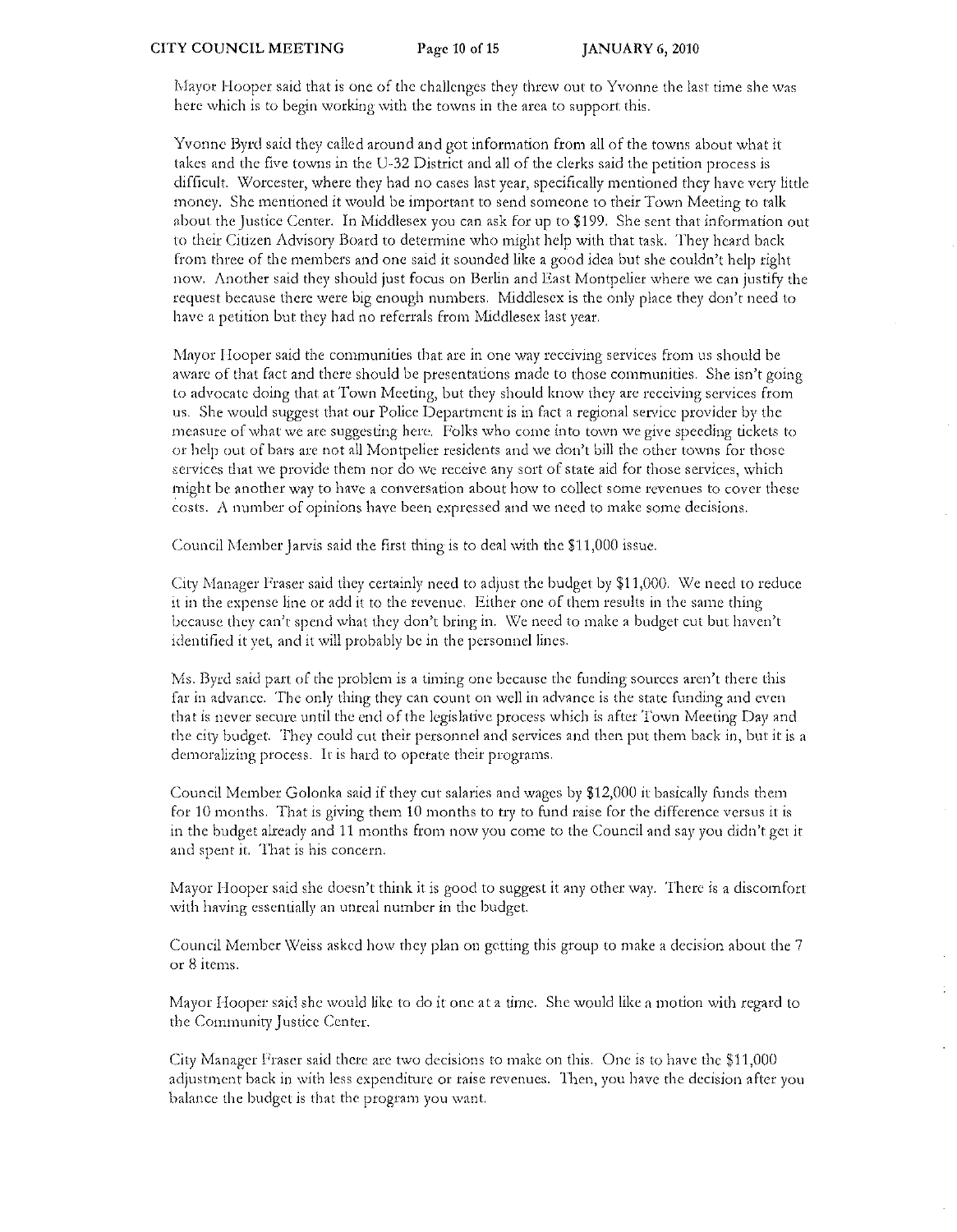Mayor Hooper said she assumes they will balance the proposal.

Motion was made by Council Member Golonka, seconded by Council Member Weiss to cut the expenses to balance the proposed budget.

Mayor Hooper called for a vote on the motion. The vote was in  $5-1$ , with Council Member Sherman voting against the motion.

Mayor Hooper said the next item to talk about is the Montpelier Housing Trust Fund.

Jim Libby said the Housing Trust Fund is different, but in his view it is the only real housing program the city has. *\'lie* can talk about Sabin's Pasture, TIPs and projects all over the city, but for the families who have benefitted from this program it is real and it has leveraged a lot of money. It's a community development program. It's not staffed so people won't say they don't have a job if it is cut. In fairness he would like the city to treat the Housing Trust Fund as the outside agencies that were in the budget a year ago. The voters approved this at \$52,000 for three or four years. More importantly, this is something that really distinguishes Montpelier from other communities in Vermont. There are only a couple of communities that have decided to go to the voters and say put a penny on the tax for affordable housing, and we can be really proud of what that penny has done.

The third thing is people who don't have housing don't come here. We all have housing, When he looks around the room he doesn't see any homeless people. He was pleased with the results of the survey that showed this community really believes that affordable housing is a piece of keeping this community as diverse and vibrant as it is. We aren't winning the housing battle. People are moving into other communities who are first time homebuyers with young families. This is something we can continue to do, and it leverages a lot of money. When the voters approved this there were questions about how we were going to do this leveraging. This should be something that helps the city bring other community development dollars in, which is good.

Council Member Golonka said he supports this. He is concerned they haven't had a meeting all year and they have let the fund grow. He doesn't want it to just grow and grow. He would rather use the leverage and create properties like they did in 2007 and 2008. He is concerned they didn't do that in 2009,

Mr. Libby said he wants to have a meeting this month.

Mayor Hooper said this is in the budget at  $$26,000$ . Jim has raised the equity and fairness issues. In her mind they took this program down by 50 percent with the intention to raise it back up. She isn't going to propose they add an additional \$26,000 to bring it up to \$52,000 this year,

Council Member Jarvis said she had thought about proposing what had been raised earlier which was possibly putting it back in at the full amount allocating \$26,000 from the reserves to be reserved for a project if one came up.

Council Member Sheridan said he is fine with leaving it at \$26)000 mainly because he doesn)t think anything is going to happen this coming year. He thinks this is going to be a very inactive year and there is a balance in there.

:Mr. Libby said he thinks there is sufficient money in the fund now so they can do some good projects.

Mayor Hooper said by not taking an action they would be leaving it as it is in the budget. The issue she put on the table is the notion of whether or not we choose to fund the creation of a Tax Increment Financing District, which in her mind is a housing issue. At the last Council meeting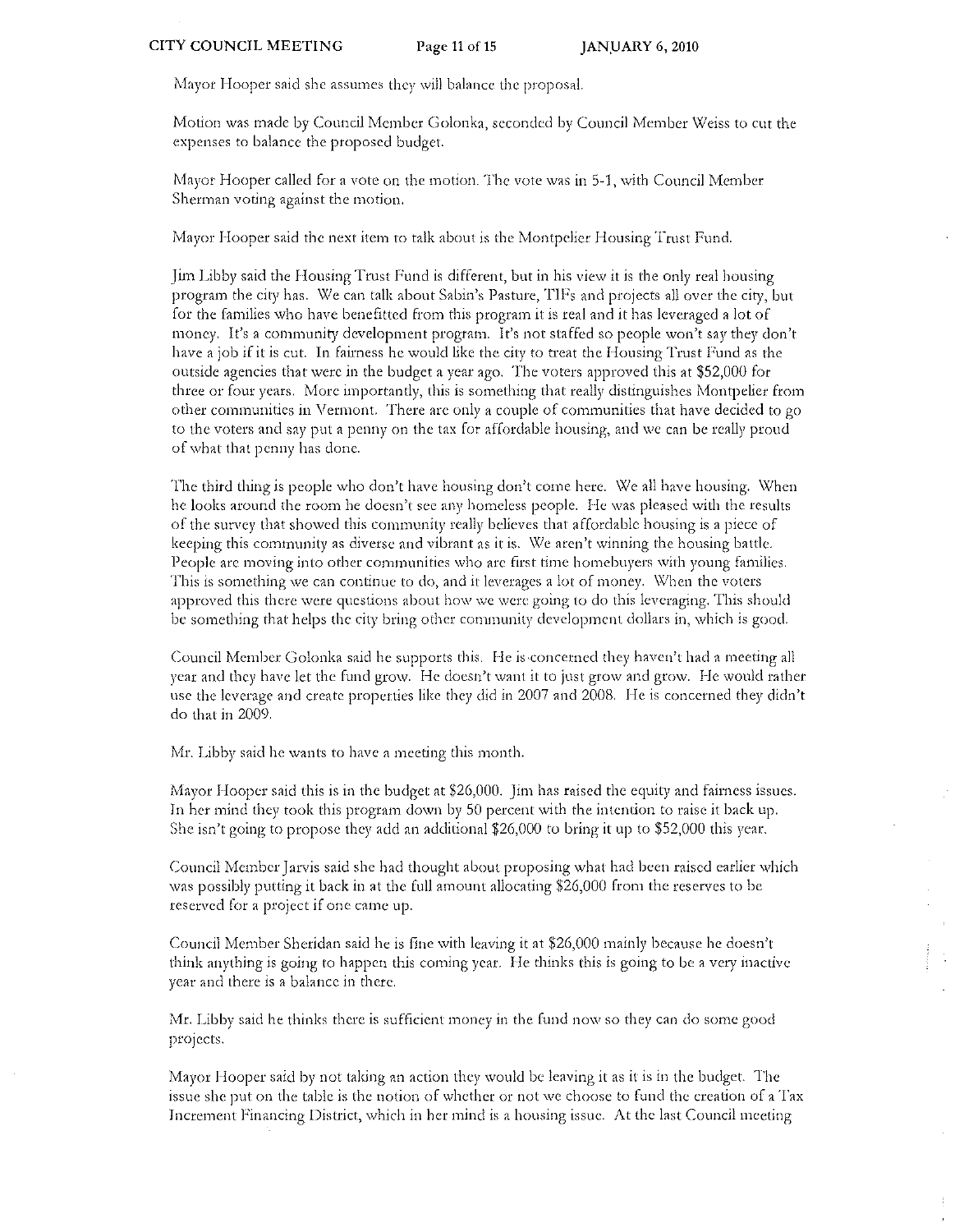they rejected the response to the RF'P because we felt it was nonresponsive to what' was put out there. The Council asked the City Manager to bring forth another proposal. Because there isn't a contract on Sabin's Pasture and not an active project out there it isn't particularly urgent.

City Manager Fraser said the Trust for Public Lands contract with the land owner has expired and they arc working on finding out where things arc and what options might be available. They view the TIP as an integral part. Perhaps a more traditional private developer would come in and sec the advantages of this and they might be willing to put some financing up to prepare the TIF application because they would be the prime beneficiary of the results of it.

Mayor Hooper said she asked the Trust for Public Lands what the story was and they reported they were in negotiations with the landowner. They were not under contract but were in negotiations and were optimistic they would get something soon. They also said they didn't bebeve they could move the development proposal forward without something like the TIF. They would not be able to find a development partner because based on looking at the Act 250 findings which are saying that the intersection of Barre and Main Streets is a huge impediment to that development. Her concern is that if they let the TIF go they won't be able to develop Sabin's Pasture, the Carr Lot, District Energy or the Dickey Block. These are four projects they have identified this past ten years as being critical to the redevelopmcnt of out community. The City Council has said they have it as an objective to create 600 units more of housing in the city. If we don't do the TIF they won't do Sabin's and we won't be able to meet our goal for housing.

Council Member Golonka said hc doesn't think the Council is saying they aren't doing a TIP. We're saying we are not putting any money in the budget right now; that's a significant difference. TIF funding sounds like a one time event that we take out of the reserve. He doesn't see that as appropriate to put into the budget right now because there is no concrete proposal because we discarded the RFP we had. He respectfully disagree that by not including it in the budget we are rejecting the TIF. He thinks they are just putting it off for a discussion later and it may be money we need to take out of the reserves.

Mayor Hooper said she doesn't want to have a conversation later saying we can't do it because it's not budgeted.

Council Member Golonka said if they can get partners tint may cover a lot of our costs why would they partner with us if they see we have \$50,000 in the budget to pay for it.

Mayor Hooper said part of Bill's memo was we don't have the money to pay for it so therefore he doesn't recommend we do it.

Council Member Jarvis said a lot of things they outlined in their response saying we had not done. had in fact been done.

City Manager Fraser said Gwen properly outlined in her e-mail response to Nancy is there are a limited number and only so many allowed statewide. \X/hile we say we hope the legislature wilJ expand them the Tax Commission and the Administration arc opposing them and saying they are drains on the statewide education fund and we should be doing less of these things and not more. They have been in contact with some of the other communities doing these and they are having very similar issues and concerns. They are huge allocations of time.

Council Member Weiss moved they not include \$50,000 in the current budget with the understanding that we can open the door again if it is appropriate. The motion died for a lack of a sccond.

Mayor Hooper said they will invite the Trust for Public Lands to come in again and talk to us about what their concerns arc and how we can move the project forward.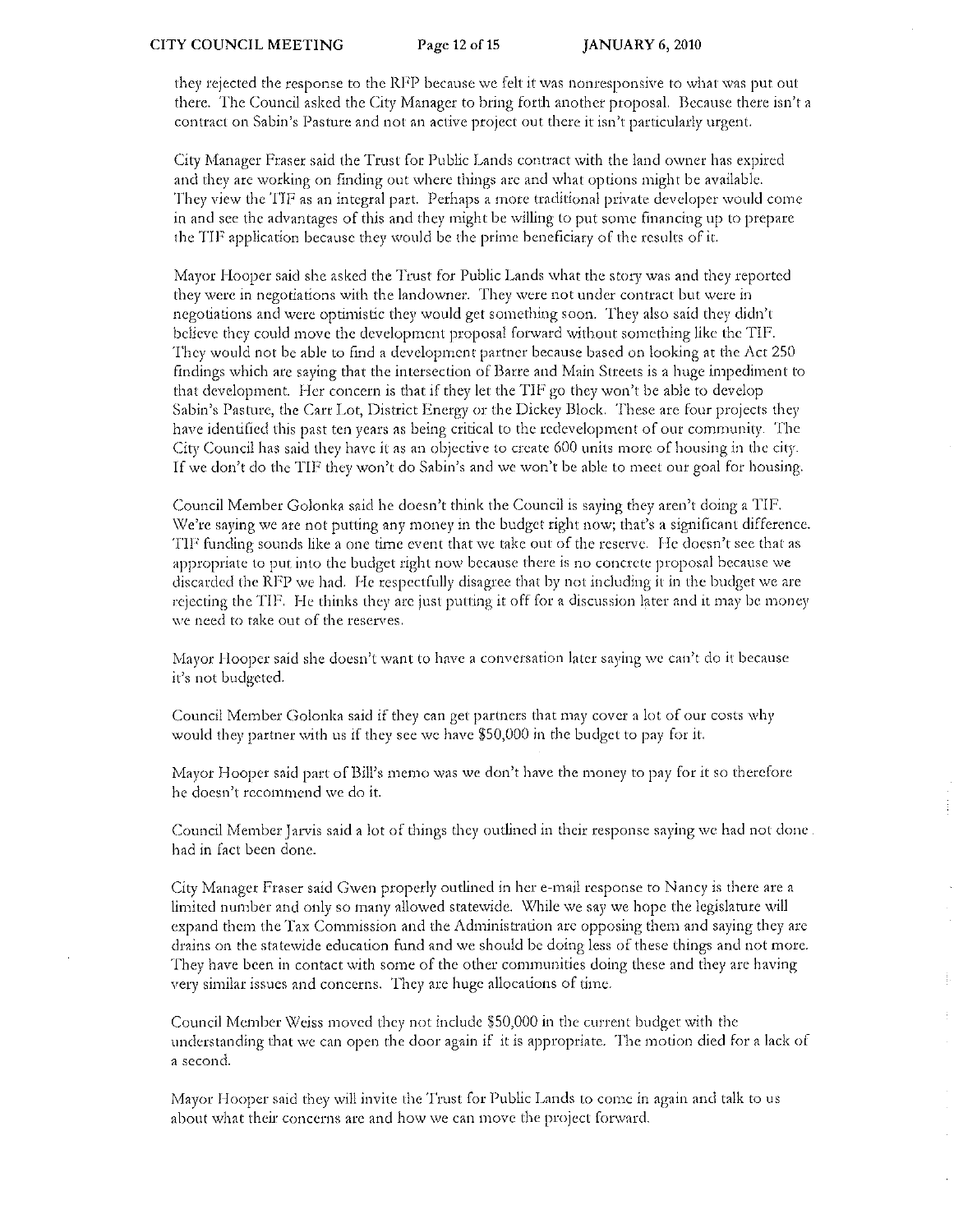City Manager Fraser said Council Member Weiss attended a workshop on TIFs. Perhaps we could ask the administrator of TIFs to explain the process. This means the state is foregoing the school tax on that property so if you get Sabin's Pasture and every home that puts a porch on their property and their property value goes up that increment of value goes into the TIF. That is good for the city, but that is a reason for the people at the state who approve our applications to deny them. It would be important for everyone to understand what the criteria is and what we can do. He personally believes it would be very difficult to come up with one TIF that has the District Energy, Carr Lot, the downtown Dickey Block and Sabin's Pasture.

Mayor Hooper said that is a policy decision the Council needs to make.

Council Member Weiss said he thinks it is the Manager from Milton, Vermont that went through the entire process. It would be great if he could come and talk to us,

Mayor Hooper said they still need to discuss the reappraisal reserve and liability insurance.

Motion was made by Council Member Golonka, seconded by Council Member Hooper to add \$12,000 to the property liability insurance. The vote was 6-0, motion carried unanimously.

Mayor Hooper asked if they were taking the money from the reserve fund or raising taxes.

Motion was made by Council Member Golonka, seconded by Council Member Sheridan that they take the money from the reserve fund, specifically the  $$7,900$  from the Police equipment reserve, \$2,300 from Fire Department and \$1,500 in the DPW equipment reserve that can be used, too.

Finance Director Gallup said it is a multi-year plan and she doesn't know what strings are attached to that.

City Manager Fraser suggested they raise the liability insurance by \$10,200 because we have enough to cover that. There was no vote on the motion, but everyone was in agreement.

Mayor Hooper said at this point they are \$24,000 with a zero budget.

Motion was made by Council Member Golonka, seconded by Council Member Sherman that they take it out or the Ceneral Fund unrestricted fund balance. The vote was 6-0) motion carried unanimously.

Motion was made by Council Members Sheridan, seconded by Council Member Hooper to accept the budget with the changes that had been made tonight with a zero tax increase.

City Manager Fraser reviewed the changes. They reduced the Justice Center expenses by \$11,817; the kept the Housing Trust Fund at \$26,000 in the budget; add \$10,200 to property liability insurance and are taking from the police equipment reserves and are raise \$24,400 from the general fund unreserved fund balance to cover the community enhancements that were put back on the first night.

Mayor Hooper called for a vote on the motion. The vote was 6-0, motion carried unanimously.

Mayor Hooper said they need to set the public hearings on the budget.

Motion was made by Council Member Sheridan, seconded by Council Member Jarvis to set the first public hearing on January  $13<sup>th</sup>$  and the second public hearing on January  $21<sup>st</sup>$ . The vote was 6-0) motion carried unanimously,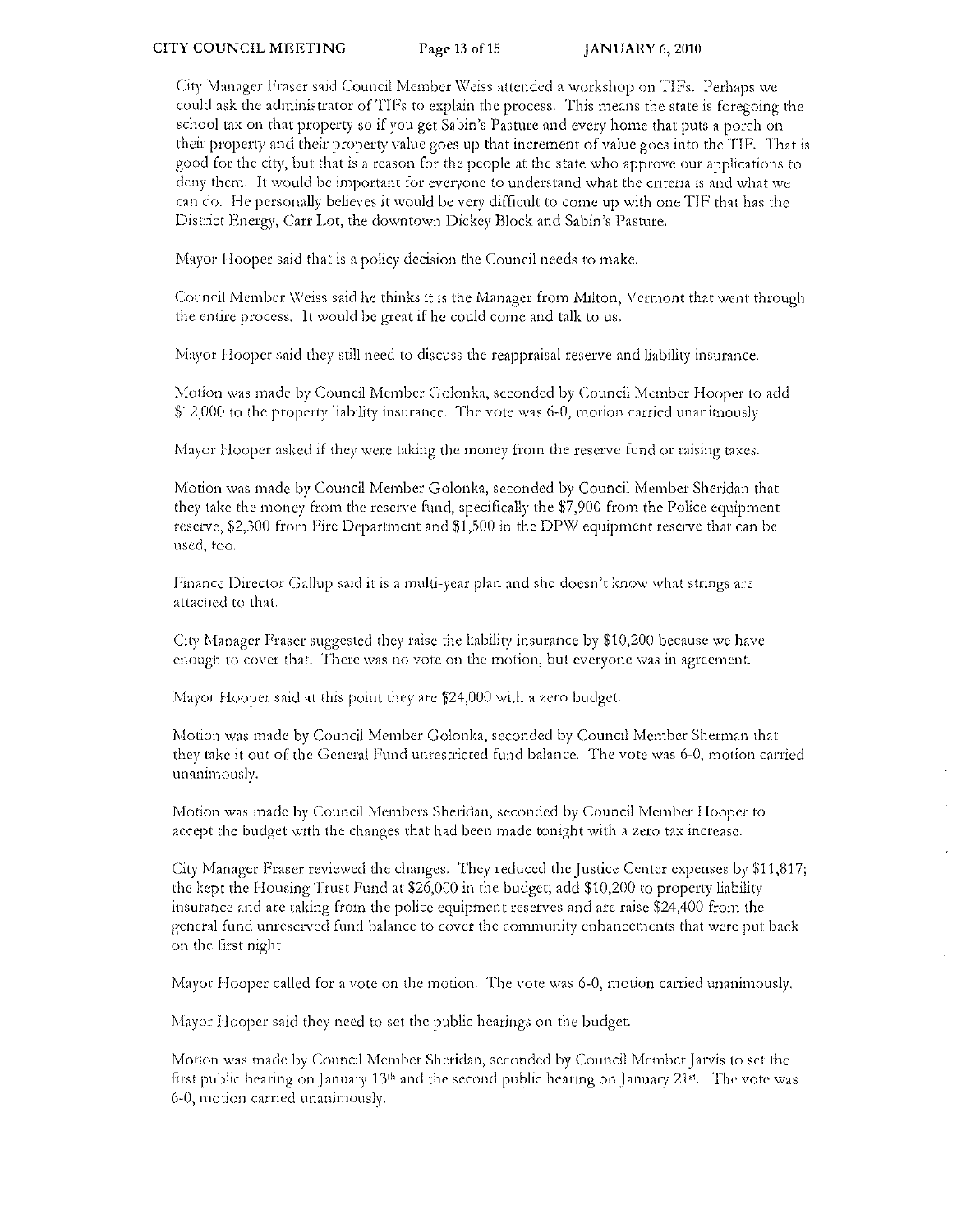| 10-004.   | Report by the City Council                                                                                                                                                                                                                                                                                                                                                                                                                                                                                                                                                                                                                                                                                                                                                                                                                                                                                                                                                                                                                                                                                                               |
|-----------|------------------------------------------------------------------------------------------------------------------------------------------------------------------------------------------------------------------------------------------------------------------------------------------------------------------------------------------------------------------------------------------------------------------------------------------------------------------------------------------------------------------------------------------------------------------------------------------------------------------------------------------------------------------------------------------------------------------------------------------------------------------------------------------------------------------------------------------------------------------------------------------------------------------------------------------------------------------------------------------------------------------------------------------------------------------------------------------------------------------------------------------|
|           | Council Member Weiss said they miss Gwen and hope she is doing well.                                                                                                                                                                                                                                                                                                                                                                                                                                                                                                                                                                                                                                                                                                                                                                                                                                                                                                                                                                                                                                                                     |
|           | Council Member Sheridan reported they had an ADA Committee meeting yesterday and they<br>have approved a grievance policy, grievance form and set up a grievance committee.                                                                                                                                                                                                                                                                                                                                                                                                                                                                                                                                                                                                                                                                                                                                                                                                                                                                                                                                                              |
|           | Council Member Sherman reported the Steering Committee for the enVision Montpelier process<br>met yesterday and are slowly going through the strategies and targets. The Chair of the Planning<br>Commission attends regularly and is trying to figure out how the Master Plan revision fits in with<br>enVision Montpelier.                                                                                                                                                                                                                                                                                                                                                                                                                                                                                                                                                                                                                                                                                                                                                                                                             |
| $10-05$ , | Mayor's Report                                                                                                                                                                                                                                                                                                                                                                                                                                                                                                                                                                                                                                                                                                                                                                                                                                                                                                                                                                                                                                                                                                                           |
| 10-06.    | Report by City Clerk-Treasurer                                                                                                                                                                                                                                                                                                                                                                                                                                                                                                                                                                                                                                                                                                                                                                                                                                                                                                                                                                                                                                                                                                           |
| 10-007.   | Status Reports by the City Manager                                                                                                                                                                                                                                                                                                                                                                                                                                                                                                                                                                                                                                                                                                                                                                                                                                                                                                                                                                                                                                                                                                       |
|           | City Manager Fraser said he would like to commend our water crews for the work they did on the<br>big break we had last weck and the break near Union Elementary School yesterday. We have old<br>100-year water lines that break in this cold weather. The pressurization caused by the big break a<br>week ago is now causing reverberations throughout the system so there was a smaller one on<br>Barre Street today.                                                                                                                                                                                                                                                                                                                                                                                                                                                                                                                                                                                                                                                                                                                |
|           | City Manager Fraser said regarding the trains they said there is sufficient ballast and distance<br>between the trains and the lines and that is the reason there is ballast, which is to handle<br>reverberation. Typically, lines aren't under train tracks for that reason.                                                                                                                                                                                                                                                                                                                                                                                                                                                                                                                                                                                                                                                                                                                                                                                                                                                           |
|           | Police Chief Facos said they did institute a command center downstairs in the Public Works<br>Office. The water on Taylor Street came up initially by the Carr Lot so there was an ice<br>formation on the tracks. There was a derailment concern on the part of the Command Center.<br>When dispatch called there was a train due to come through from Waterbury within five minutes<br>so they tried to make contact first unsuccessfully with their dispatch so they sent one of their<br>officers to intercept the train. Once communication did occur with dispatch they said they<br>weren't stopping for us. However, when they get to the location they will evaluate it. At that<br>point Tom McArdle warned them if the train derailed or if it caused a more significant issue it<br>would have been their fault. They did say they would evaluate it. There are some differences<br>between freight rail and Amtrak. Amtrak has a national police force and he has had very good<br>luck working with the Amtrak police. It didn't cause a problem here. There is a lot of authority<br>that goes along with those railways. |
|           | Mayor Hooper said we were concerned we had an emergency that could cause property damage<br>to them.                                                                                                                                                                                                                                                                                                                                                                                                                                                                                                                                                                                                                                                                                                                                                                                                                                                                                                                                                                                                                                     |
|           | Chief Facos said they would do their own evaluation. If it was something we had very specific<br>data that this was imminent danger we could have taken a different course of action.                                                                                                                                                                                                                                                                                                                                                                                                                                                                                                                                                                                                                                                                                                                                                                                                                                                                                                                                                    |
|           | Mayor Hooper said the Chair of the House Corrections and Institutions Committee sends her<br>complements to our Police Department which responded to a break-in of her property.                                                                                                                                                                                                                                                                                                                                                                                                                                                                                                                                                                                                                                                                                                                                                                                                                                                                                                                                                         |